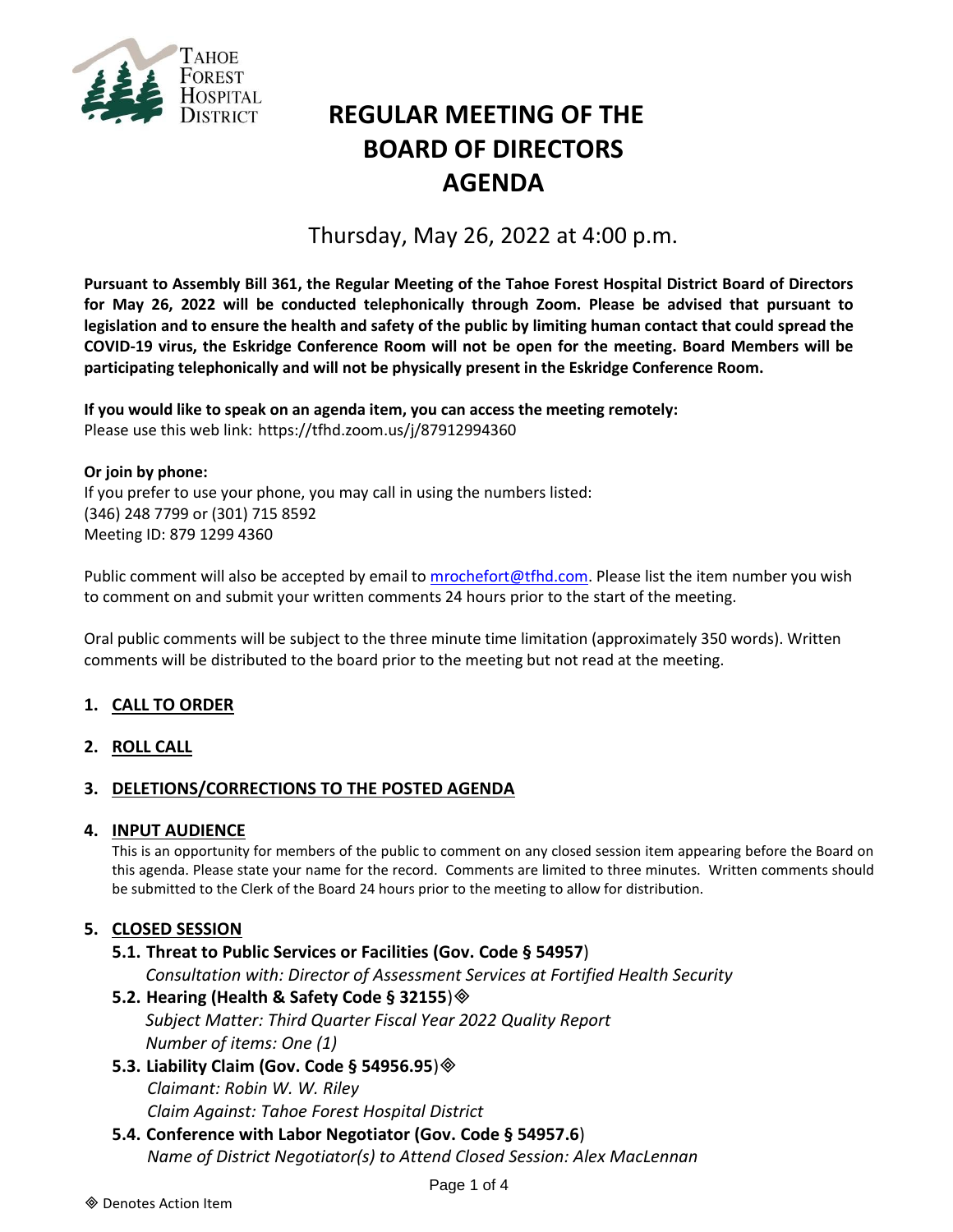*Employee Organization(s): Employees Association and Employees Association of Professionals*

- **5.5. Report Involving Trade Secrets (Health & Safety Code § 32106**) *Discussion will concern: Proposed new facilities Estimated Date of Disclosure: June 2022*
- **5.6. Approval of Closed Session Minutes** 4/28/2022 Regular Meeting
- **5.7. TIMED ITEM – 5:30PM - Hearing (Health & Safety Code § 32155**) *Subject Matter: Medical Staff Credentials*

## **APPROXIMATELY 6:00 P.M.**

## **6. DINNER BREAK**

## **7. OPEN SESSION – CALL TO ORDER**

## **8. REPORT OF ACTIONS TAKEN IN CLOSED SESSION**

## **9. DELETIONS/CORRECTIONS TO THE POSTED AGENDA**

#### **10. INPUT – AUDIENCE**

This is an opportunity for members of the public to address the Board on items which are not on the agenda. Please state your name for the record. Comments are limited to three minutes. Written comments should be submitted to the Board Clerk 24 hours prior to the meeting to allow for distribution. Under Government Code Section 54954.2 – Brown Act, the Board cannot take action on any item not on the agenda. The Board Chair may choose to acknowledge the comment or, where appropriate, briefly answer a question, refer the matter to staff, or set the item for discussion at a future meeting.

#### **11. INPUT FROM EMPLOYEE ASSOCIATIONS**

This is an opportunity for members of the Employee Associations to address the Board on items which are not on the agenda. Please state your name for the record. Comments are limited to three minutes.

#### **12. ACKNOWLEDGEMENTS**

| 12.3. National Hospital Week - May 8-14, 2022 |  |
|-----------------------------------------------|--|
|                                               |  |

## **13. MEDICAL STAFF EXECUTIVE COMMITTEE**

## **13.1. Medical Executive Committee (MEC) Meeting Consent Agenda**....................................ATTACHMENT

*MEC recommends the following for approval by the Board of Directors: New Policies*

- *Standardized Procedure – Stroke Alert, ANS-2201*
- *Discharge of Patients from Outpatient Clinics, AQPI-2201*
- *Discontinuing Patient myChart Access Due to Abuse or Misuse Messaging, AQPI-2202*

*Annual Report*

- *2021 Annual QA/PI Report*
- *2021 RHC Annual QA/PI Review Incline Clinic*
- *2019-2021 RHC Annual QA/PI Review Pediatrics*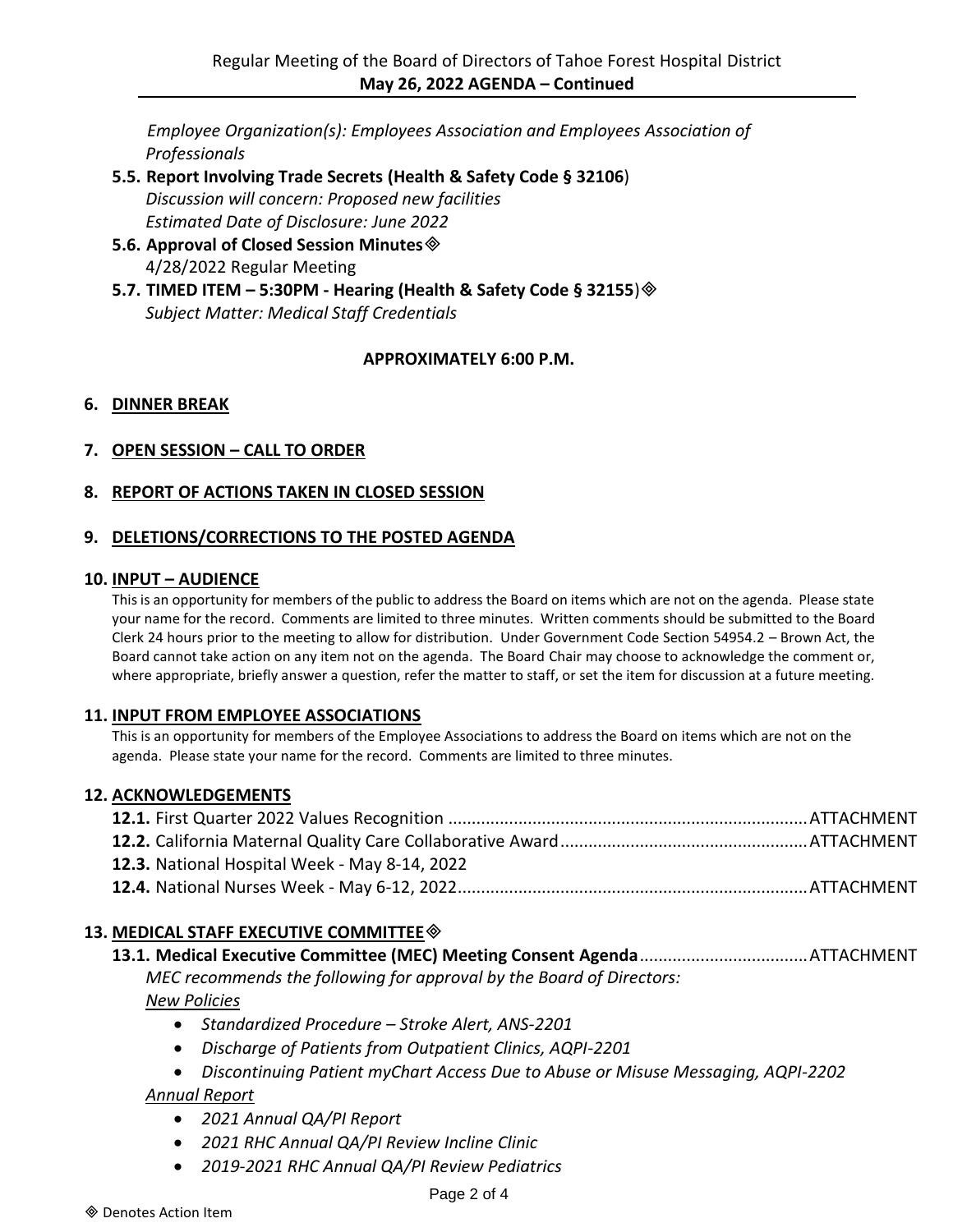*Medication Error Reduction Plan (MERP) Annual Review*

## *Policies with No Changes*

- *Labor – Breech Presentation, DWFC-1407*
- *Available CAH Services, TFH & IVCH, AGOV-06*
- *Standardized Procedures and Protocols for Physician Assistants and Nurse Practitioners, MSCP-10*

### **14. CONSENT CALENDAR**

These items are expected to be routine and non-controversial. They will be acted upon by the Board without discussion. Any Board Member, staff member or interested party may request an item to be removed from the Consent Calendar for discussion prior to voting on the Consent Calendar.

| 14.1. Approval of Minutes of Meetings                                 |  |
|-----------------------------------------------------------------------|--|
|                                                                       |  |
| 14.2. Financial Reports                                               |  |
|                                                                       |  |
| 14.3. Board Reports                                                   |  |
|                                                                       |  |
|                                                                       |  |
|                                                                       |  |
|                                                                       |  |
|                                                                       |  |
| 14.4. Approve Resolution for Continued Remote Teleconference Meetings |  |
|                                                                       |  |
| 14.5. Approve Revised Board Policies                                  |  |
|                                                                       |  |

## **15. ITEMS FOR BOARD DISCUSSION**

## **15.1. Truckee Tahoe Workforce Housing Agency Update**

The Board of Directors will receive an update on the efforts of the Truckee Tahoe Workforce Housing Agency.

## **16. ITEMS FOR BOARD ACTION**

**16.1. Down Payment Assistance Loan Program Policy**.......................................................... ATTACHMENT The Board of Directors will consider approval of a policy allowing the District to offer a down payment loan assistance program.

## **17. DISCUSSION OF CONSENT CALENDAR ITEMS PULLED, IF NECESSARY**

## **18. BOARD COMMITTEE REPORTS**

## **19. BOARD MEMBERS REPORTS/CLOSING REMARKS**

## **20. CLOSED SESSION CONTINUED, IF NECESSARY**

## **21. OPEN SESSION**

## **22. REPORT OF ACTIONS TAKEN IN CLOSED SESSION, IF NECESSARY**